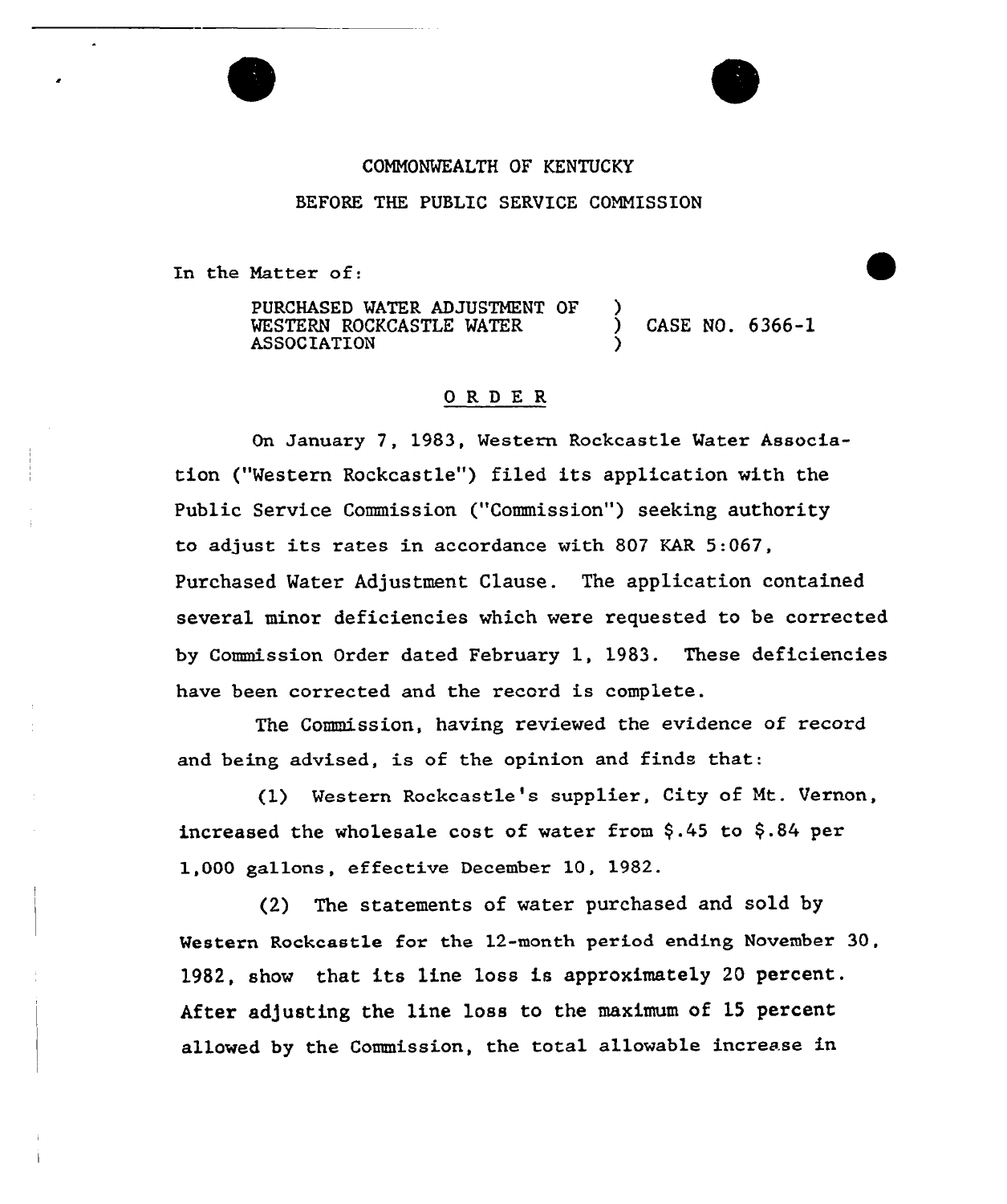purchased water costs is \$14,851.60, resulting in a purchased water adjustment in the amount of \$.46 per 1,000 gallons.

(3) The financial exhibits filed by Western Rockcastle indicate that it cannot absorb an increase of this magnitude in the wholesale cost of water.

(4) The rates proposed by Western Rockcastle and shown in Appendix <sup>A</sup> are fair, just and reasonable and should be approved.

IT IS THEREFORE ORDERED that the purchased water adjustment in the amount of  $$.46$  per 1,000 gallons and the rates in Appendix <sup>A</sup> be and they hereby are approved for service rendered on and after the date of this Order.

IT IS FURTHER ORDERED that for the purpose of future application of the purchased water adjustment clause of Western Rockcastle, the base rate for purchased water shall be:

#### Supplier

### Rate

City of Mt. Vernon

\$ .84 per 1,000 gallons

IT IS FURTHER ORDERED that within 30 days of the date of this Order, Western Rockcastle shall file with the Commission its revised tariff sheets setting out the rates approved herein.

Done at Frankfort, Kentucky, this 1st day of March, 1983.

PUBLIC SERVICE COMMISSION

.iairman

ATTEST: Vice Chairman

Secretary Commissioner